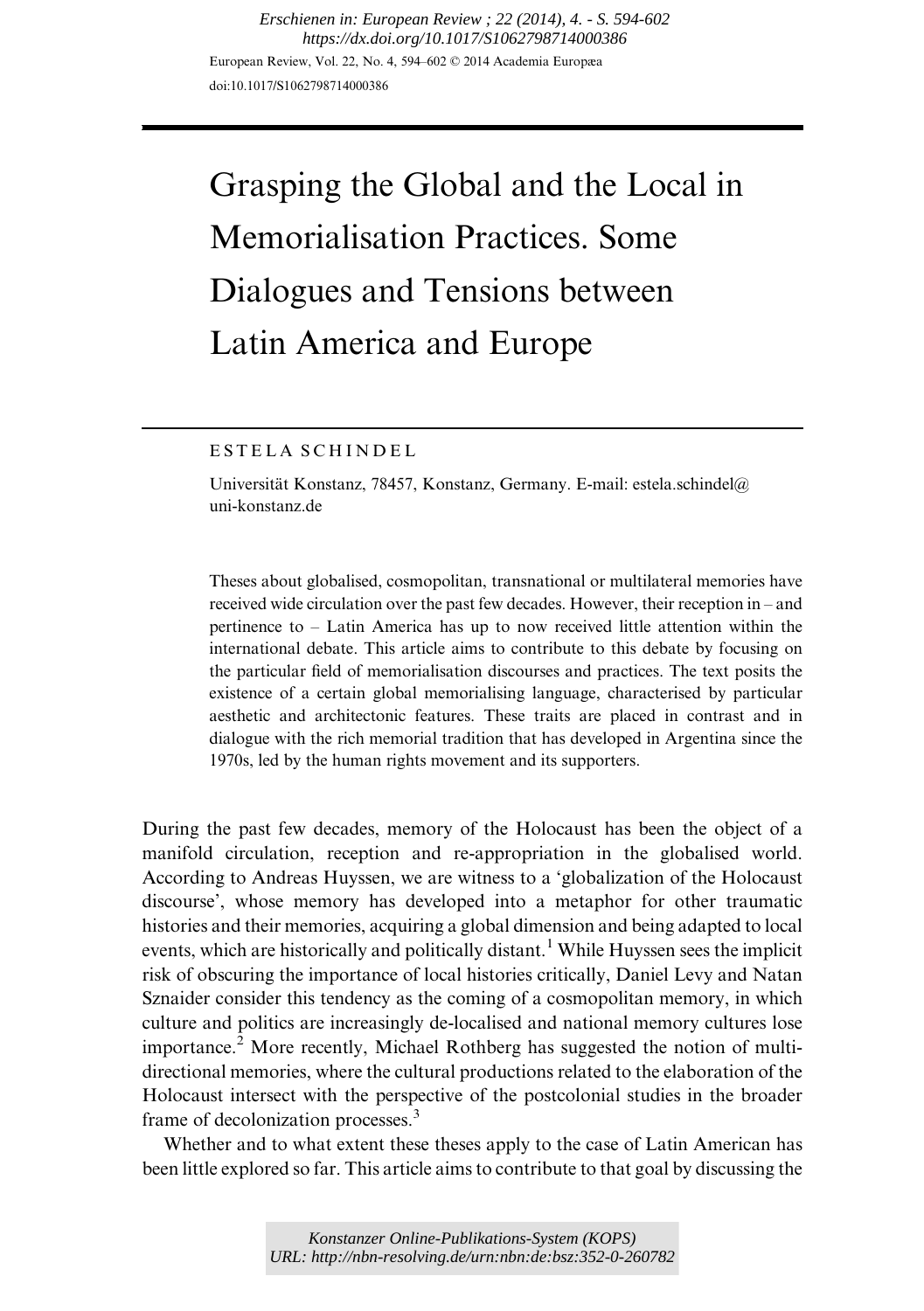local production and reception of global tendencies in some memorialising initiatives of the last Argentinean dictatorship (1976–1983). Some memorial practices undertaken in the Southern Cone offer a privileged field to observe the dialogue and mutual perceptions between the Latin American and the European memorial landscapes. However, and in spite of their richness and originality, they have until now received little attention in international discussion. How do memorial patterns related to Holocaust memory circulate in Latin American post-dictatorship contexts? How are the Holocaust discourses received and re-appropriated through national memories? And how are the local and the global entangled and interwoven in these practices? This article does not aim at offering definitive answers to these questions, but to reflect upon them from a concrete Argentinean case and by considering the influx of European discourses and actors on this case.

Global memories are not received in a void, but according to the historical context, the political aspirations and the needs prevailing in a certain society. Local contingencies inform the way in which such global discourses are perceived, elaborated and transmitted. A closer look at the reception of the Holocaust in the Latin American intellectual field reveals the influence of such local developments. An initial inquiry about this evolution – which further research shall confront and deepen – reveals slightly different patterns than those proposed by Rothberg and by Levy/Sznaider about the circulation of Holocaust discourses – and suggests that, rather than operating in a universal, unilateral way, they deliver a pattern of interpretation when and if they have something to say to the local needs.<sup>4</sup> In the immediate post-war period, between 1945 and 1950 approximately, Latin American intellectuals did not yet deal with the Holocaust as such, but with the impact of the Second World War and its crimes as a whole. The shock regarding the crimes of the war moved local intellectuals to express their position with their own regional voice. From this perspective, Nazism and genocide were seen in relation to the role that Latin America as a young, vibrant continent should play after the European collapse. This awareness was, however, followed by a 'cold' phase, ranging from 1950 until around 1980, when the Holocaust remained rather absent from the political and cultural agenda. In spite of the connections to the decolonising movements that Rothberg identifies in other geographies, the Holocaust seemed to have less to say to a Latin America mostly concerned with overcoming the structural dependency of their countries, either by following the development paradigm (desarrollismo) or supporting the revolutionary cause – none of which appeared compatible with a reflection upon the legacy of the Shoah.

It is only after the 1980s that the Holocaust reappeared in public discussion, coinciding with the end of the dictatorships in several South American countries, and the literature linked the discourses on the dictatorships with the elaboration of the countries' own difficult pasts. Mass murder and disappearances aroused a series of questions that had already been posed in relation to the trauma of the Holocaust and its legacies. The crisis of representation and witnessing in the face of extreme horror, the quest for justice for crimes that are beyond reparation, the search for alternative strategies for remembering the dead when there are no graves, and the challenges of education and transmission of such historical wrongs are issues for which the experience of the Holocaust had produced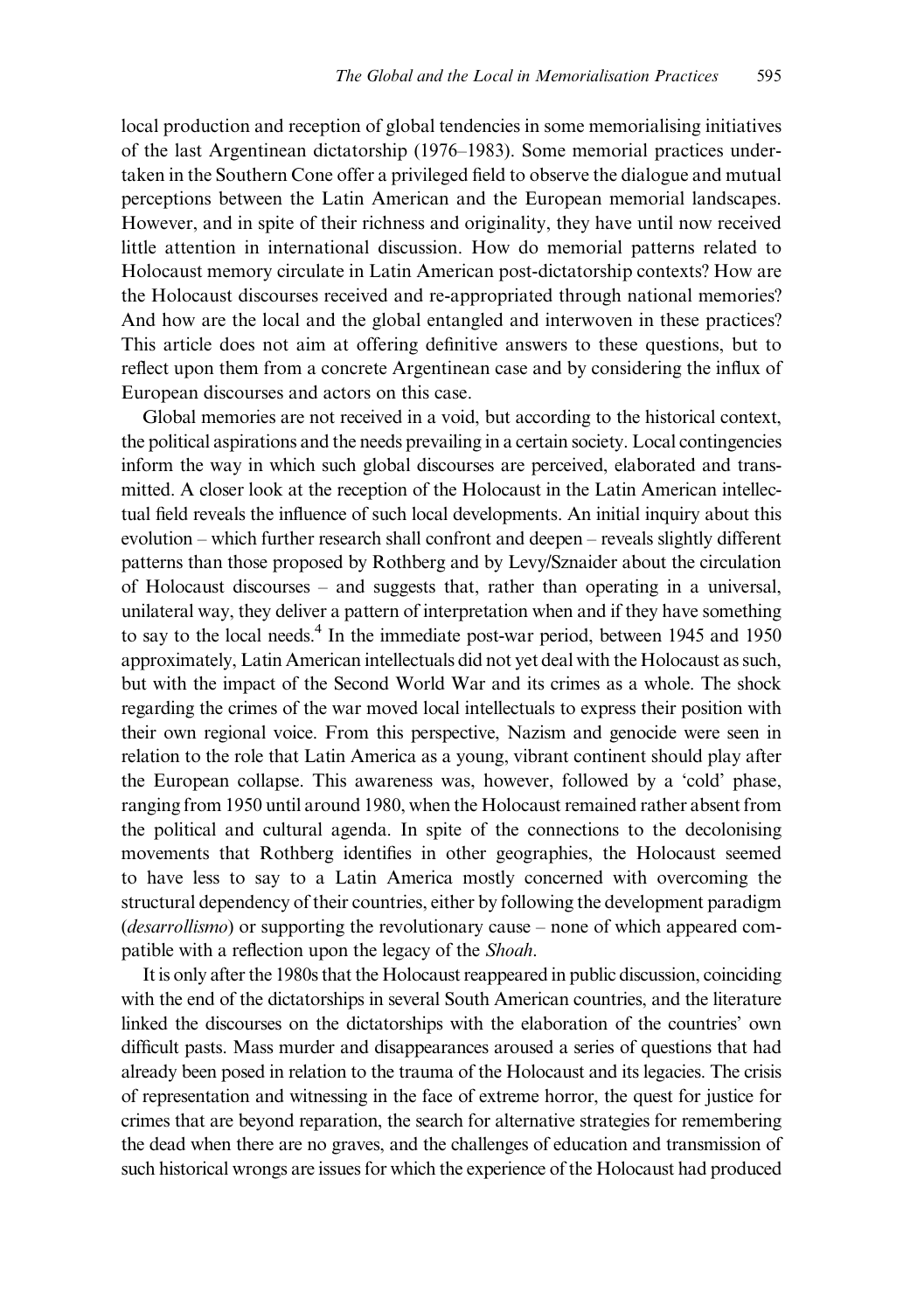a large corpus of work on which to draw. Patterns developed in the European context were read and extrapolated to South America, delivering a frame of reference for understanding what had happened and how it should be remembered.

## A Global Language of Memorialisation?

The growing presence of Holocaust discourses in the globalised world goes together with what many authors consider a more generalised 'memory boom' over the last few decades: a growing interest in archives, revivals and vintage trends, which testifies to an obsession to register and record the past. This hypertrophy of memory has been interpreted as a symptom of the passage from an 'organic' memory to an archival one, which lies on repository artefacts and would reveal as much an interest in the past as the incapability of imagining the future.<sup>5</sup>

It is in this context that memorials, museums, public sculptures and commemorative sites have experienced a renewed life and currently proliferate in the urban space. These contemporary monuments break radically with the tradition of exalting victories and glorifying heroes of previous centuries, when they were attached to the founding narratives of the Nation State, as characterised in Pierre Nora's classic work about the *lieux de memoire*. After the Second World War, France and Germany constructed memorials that operate as admissions of a failure on the part of the nation or as pedagogical artefacts from which to learn.<sup>[6](#page-7-0)</sup> This new generation of memorials consequently dismisses the univocal and grandiloquent rhetorical language of former commemorative monuments and has more challenging aesthetical resources. If glorifying sculptures were erected to convey stable messages, the new memorials are aimed at destabilising meanings; rather than tranquilising the visitor they attempt to disturb; they do not propagate a truth in an authoritarian or unilateral way, but interpellate the viewer, inviting him or her to complete the meaning through an active reception; they do not consummate but question the very possibility of memory. Such memorials do not necessarily integrate into the urban landscape in a harmonious way but prefer to point out at its ruptures and discontinuities. The creativity and audacity of some artistic approaches evoking the Holocaust in this manner, resolutely leaving behind traditional memorial art, led James Young to define them as 'counter monuments' in his already canonical work.[7](#page-8-0)

An analogous movement took place in the museums, which in the last few decades developed more participative or interactive designs. In the new concept the visitors are not meant to just acquire information, but to live an experience. The goal is not just to transport contents but to generate sensations and mobilise the visitor. The museums' architecture relies on elements such as glass, aluminium or wood, replacing the more traditionally solid and opaque materials, and preferring abstract forms to straight, univocal messages. As in the newer commemorative monuments, their language neglects figurative depictions and irregular forms are preferred to harmony and symmetry.

The US Holocaust Memorial Museum, inaugurated in Washington in 1993, was the first big institution committed to the subject to draw on such a concept.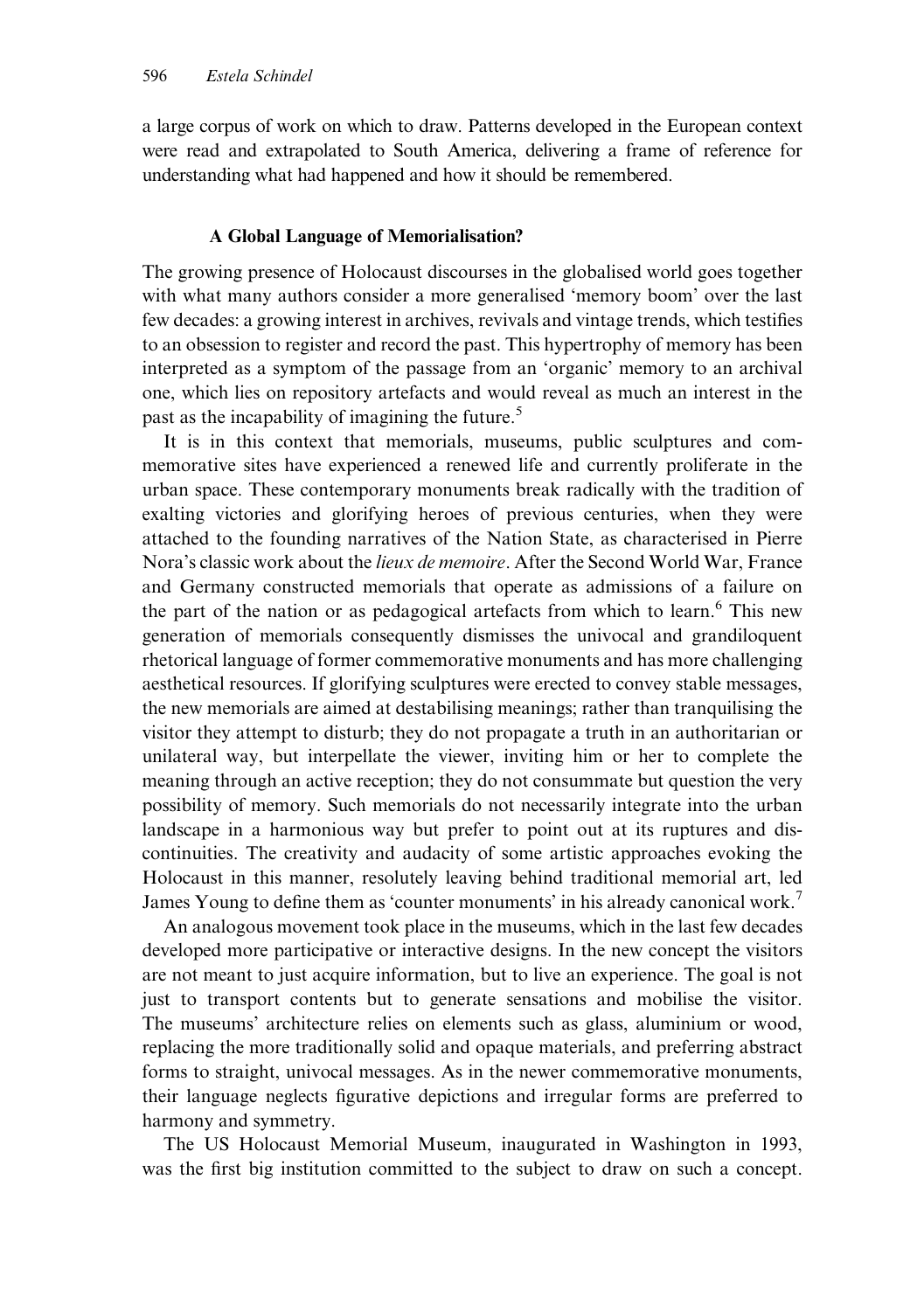The architect wanted the building to act itself as 'a resonator of memory' for the visitors to make their own interpretations and experience the building 'viscerally'. James Freed's 'architecture of sensibility' was not meant to be intellectually understood but to 'engage the visitor and stir the emotions, allow for horror and sadness, ultimately to disturb'.<sup>[8](#page-8-0)</sup> The Holocaust Museum gave way to a new approach in memorial architecture and art and many commemorative sites adopted – or adapted to – this trend. The Berliner Memorial to the Murdered Jews of Europe, which opened to the public in 2005 after a decade of debate, was conceived by Peter Eisenman so as to unsettle the visitors who stroll through the 2711 concrete slabs of the 'Field of Stelae'. The other most iconic memorial exponent in the German capital – Daniel Libeskind's Jewish Museum Berlin – is a building saturated with symbols, prominently the 'void', and structured along three axes (exile, annihilation and continuity) supposed to generate a sensorial insight into the fate of German Jews. If there is something like a globalised memorial discourse, these two works are its most paradigmatic expressions: a transnational aesthetic language originating in the context of the Holocaust memory and informed by anti-memorial gestures that are becoming global and increasingly quoted and reproduced beyond their countries of origin.

A recent incarnation of this trend, Warsaw's new Museum of the History of the Polish Jews stands physically opposing – and conceptually contrasting – Nathan Rapoport's iconic monument that commemorates the Warsaw Ghetto Uprising: on the one side there is a figurative representation of resistance exalting heroic values; on the other, a coexistence of polyvalent symbols, drawing on much of the abstract tendencies of memorial architecture mentioned above. Here it is not about straight, broken lines as in Libeskind's piece, but by undulating, suggestive walls, as if trying to embrace and offer a home to the dramatic legacy of Polish-Jewish history. But again it is the sculptural space itself that is meant to commove. The entry, a curved passageway in the form of a canyon, has been interpreted as an image of abrupt rupture or as a figure of the biblical partition of the Red Sea. The building opened to the public in April 2013, timely for the 70th Anniversary of the Ghetto uprising, but without featuring the core collection, which was still in preparation. The public could then visit a temporary exhibition, and – of course – the cafeteria and shop, which have acquired a growing importance in today's globalised museums.

The opening of the museum's building before displaying the main exhibition, as had happened also with the Jewish Museum in Berlin in 2001, may be symptomatic for the self-referential quality of many contemporary memorials. As if it were the Museum's enunciation of itself, the very staging of memory, that is foregrounded, leaving the content to fill it as a secondary movement. Rather than being mere houses hosting a collection, the buildings themselves – and often their architects – play the starring role. This self-referential gesture, with the architecture at the centre referring to its own symbolism and skills, is a prominent feature of many contemporary memorial works. Could this be an additional expression of the globalised character of memory? A transnational memorial language that originated for the commemoration of the Holocaust but replied, with similar formulae and aesthetic resources, in other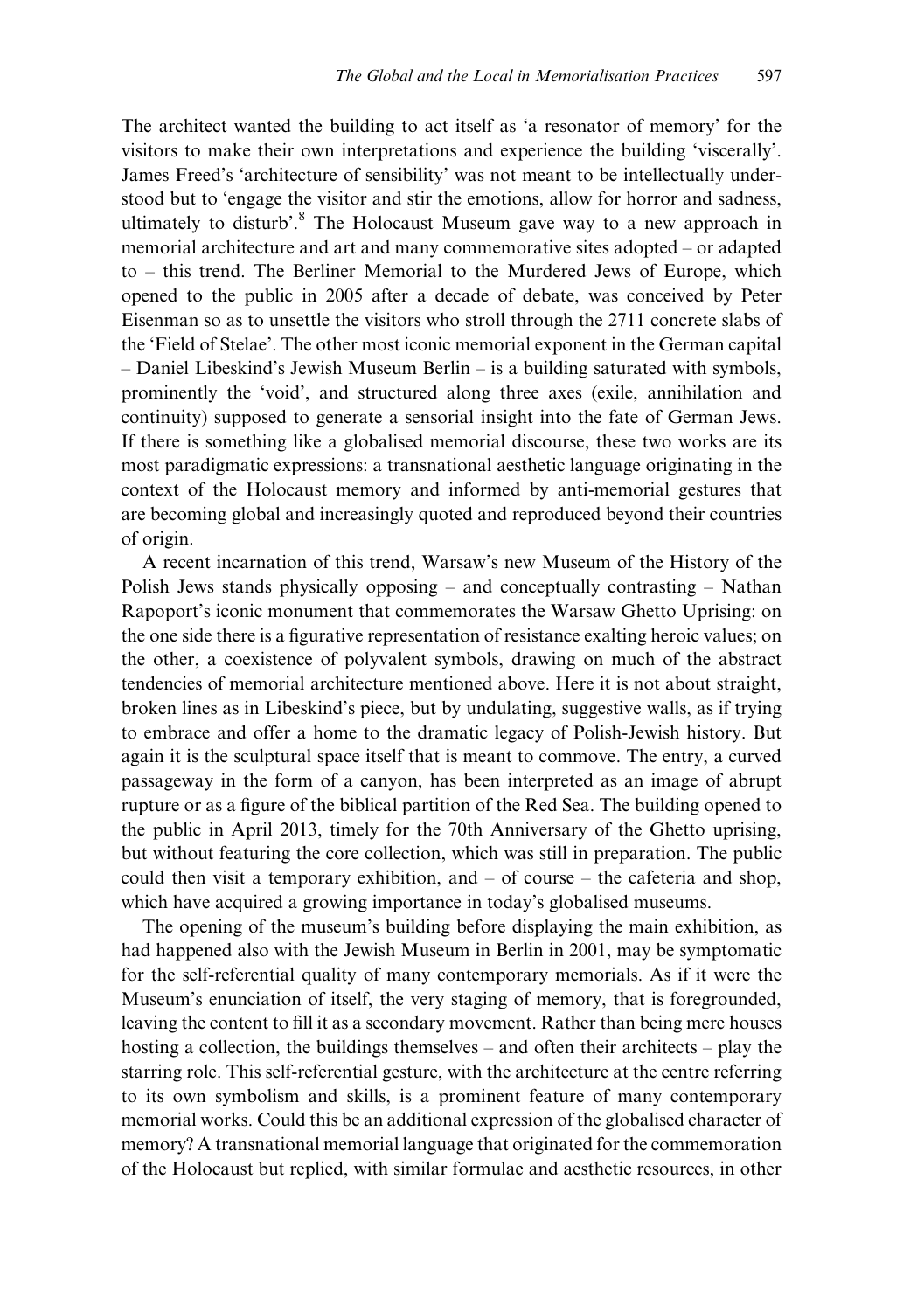geographies, detached from their localised contexts and specific historical contents? In the following analysis, I will attempt to explore these questions, contrasting them with the example of Argentinean post-dictatorship art.

## Performative Practices of Remembering

Latin American initiatives to commemorate State terror crimes give testimony for both a reception of such global tendencies and for the existence of an own, specific language of memory. The building of the National Museum of Memory in Santiago de Chile inaugurated in 2010, for example, quotes many of the features described above, putting the institution in the frame of the memorial tendencies of the global memory age: its glassed external walls crossed by broken, discontinuous lines that echo Libeskind's famous building, and deprived of an apparent order, convey that history cannot be told following an ordered script, that there are no unique interpretations, but irregular fragments and ruptures.

Decades before, in Argentina, a constellation of singular performative practices, symbols and icons developed alongside the human rights movement and, especially, the Mothers of Plaza de Mayo. The mothers of the disappeared were the pioneers and main source of inspiration for these innovative practices. When they started protesting publicly in 1977 against the abduction of their children and demanding information about their children's whereabouts, they became themselves the moral and material support of the memory of the disappeared. Their weekly demonstrations in the square after which they are named turned the search for their sons and daughters into a way of making their children's absences visible in the heart of the capital. Moved by affect, they occupied the central space of Argentinean public life, in an effective, peaceful and powerful performance of embodied, living memory which was (and indeed continues to be) exemplary.

The artists and activists that accompanied their struggle during and after the dictatorship continued along the path of bringing the protest to public space and developed participative strategies with which to achieve it. The most memorable of these, the 'Siluetazo' (or Silhouette campaign), in December 1983, consisted of pasting life-size silhouettes of men and women onto the walls of Buenos Aires, as a means of symbolically re-including the ghostly presence of the disappeared in the city landscape. An interesting case for the productive dialogue of memories, the creators of the Siluetazo had found inspiration in a work by polish artist Jerzy Skapski, who wanted to raise, on a lower scale, the question of how much space the number of persons killed in Auschwitz every single day would fill. In the Argentinean re-elaboration of the concept though, the installation was not in a gallery but out on the streets, and the collective making of the silhouettes took the action far beyond the notion of the individual work of art. The silhouettes were produced during a demonstration and its participants served as 'models' lending their bodies to serve as patterns for drawing them: a powerful way of engaging themselves with the action, which blurred the limits between politics and art, and between work and action.<sup>9</sup> In a similar spirit, the campaign 'Dele una mano a los desaparecidos' ('Give a hand to the disappeared') installed chains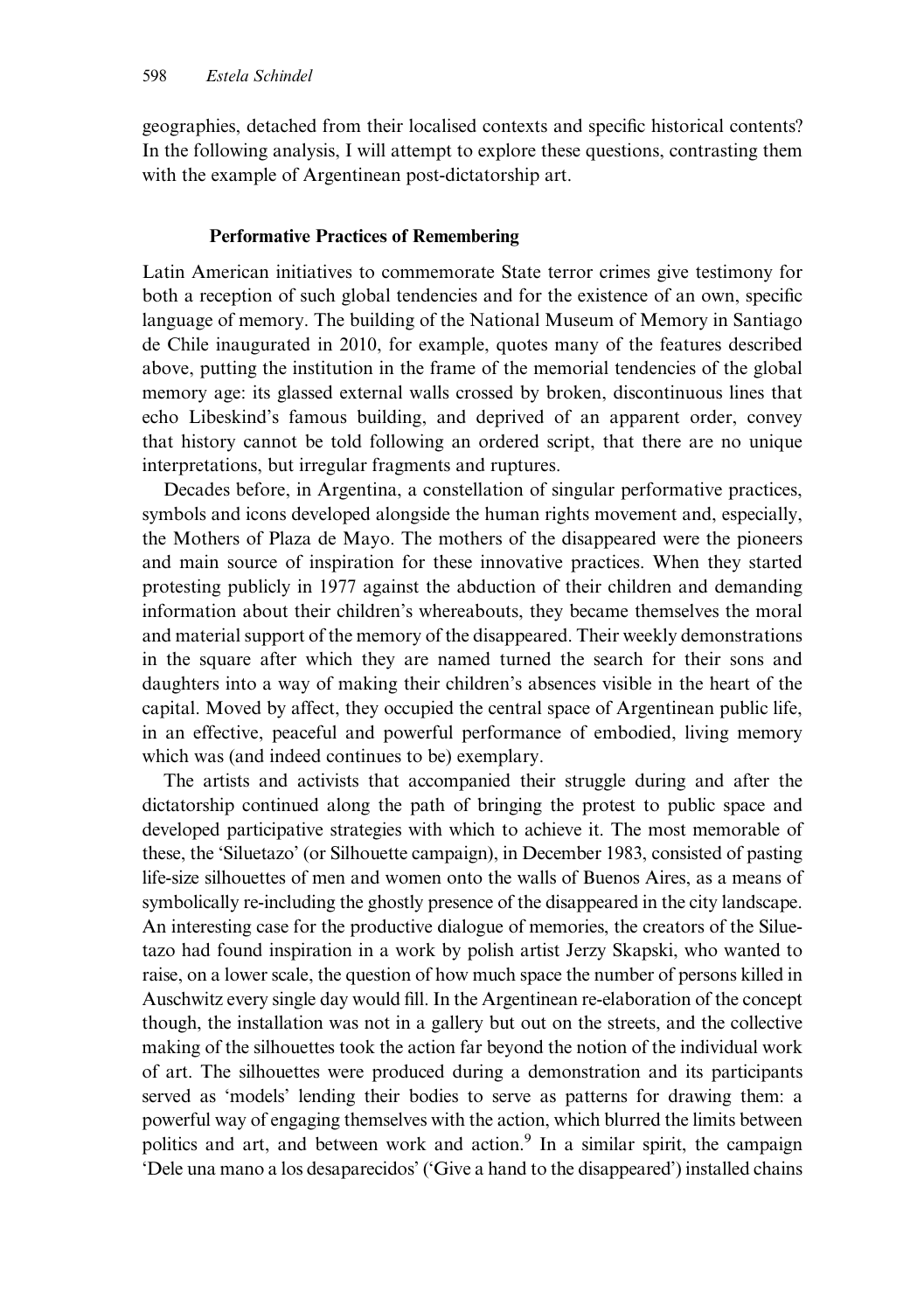of paper with the drawn outlines of the demonstrators' own hands across a main avenue in Buenos Aires, as if aiming to contact and touch those who are absent. Silhouettes and hands multiplied the individual trace and made it collective. This collective dimension brings such experiences closer to the political realm and differentiates them from initiatives undertaken in other geographical contexts, which often follow more institutional channels: the 'baldosas de la memoria' ('floor tiles for memory') installed on many pavements of Argentinean cities resemble the Stumbling Stones produced by Günter Demnig to mark the former dwellings of victims of the Holocaust on German pavements, only that in the South American version they are not made by an individual artist but by groups of neighbours and activists.

In these experiences, the borders between art, protest and performance seem to blur. However, they should not be understood as the result of calculated strategies of political communication or a deliberate mise-en-scène. Rather, they developed out of the practice and were originally answers to very urgent needs. Standing at the Plaza de Mayo was not a tactical manoeuvre by the mothers of the disappeared but a direct reaction after not finding an answer at Government House, situated opposite. When the police tried to disperse the demonstration, ordering them to 'circulate', they spontaneously started to walk around the pyramid at the centre of the square, giving birth to their legendary rounds. Their white scarves were used for the first time during a religious peregrination in 1979 as a way to distinguish and find themselves among the multitude. Originally a nappy, the piece was chosen primarily not for its powerful symbolic meaning, but for a pragmatic reason: it is an object that every mother would have conserved at home as a piece of remembrance. That the *plaza*, pyramid and white scarf became such strong political symbols in Argentinean political life is not due to a previous intentionality but the result of a slow social construction made out of little gestures and local practices over the course of several decades.

#### Argentina's Parque de la Memoria: Conflating the Local and the Global

The case of the Argentinean Parque de la Memoria, upon which we now focus, places in evidence in a very illuminating way the productive tension between patterns that circulate globally and the legacy and tradition of local political and cultural practices.

The creation of a space of memory that included all the names of the disappeared and those murdered by State terrorism had been a long claim of human rights organisations and relatives of the victims, who longed for an official centralised space to honour their memories. Other actors involved with the elaboration of the dictatorial past, such as one sector of the Mothers of Plaza de Mayo, feared instead that the monument could contribute to a certain petrification or over-institutionalising of the legacy of the disappeared. The monument was finally inaugurated in 2007 and was accompanied by a covered space for exhibitions and a Sculpture Park. The monument of the names, the core of the project, was conceived as an open wound on the earth, following the wish of the disappeared families that it should not evoke a closed scar. Four huge blocks of concrete contain the names of the disappeared on easily removable plaques, leaving space for names that will become known in the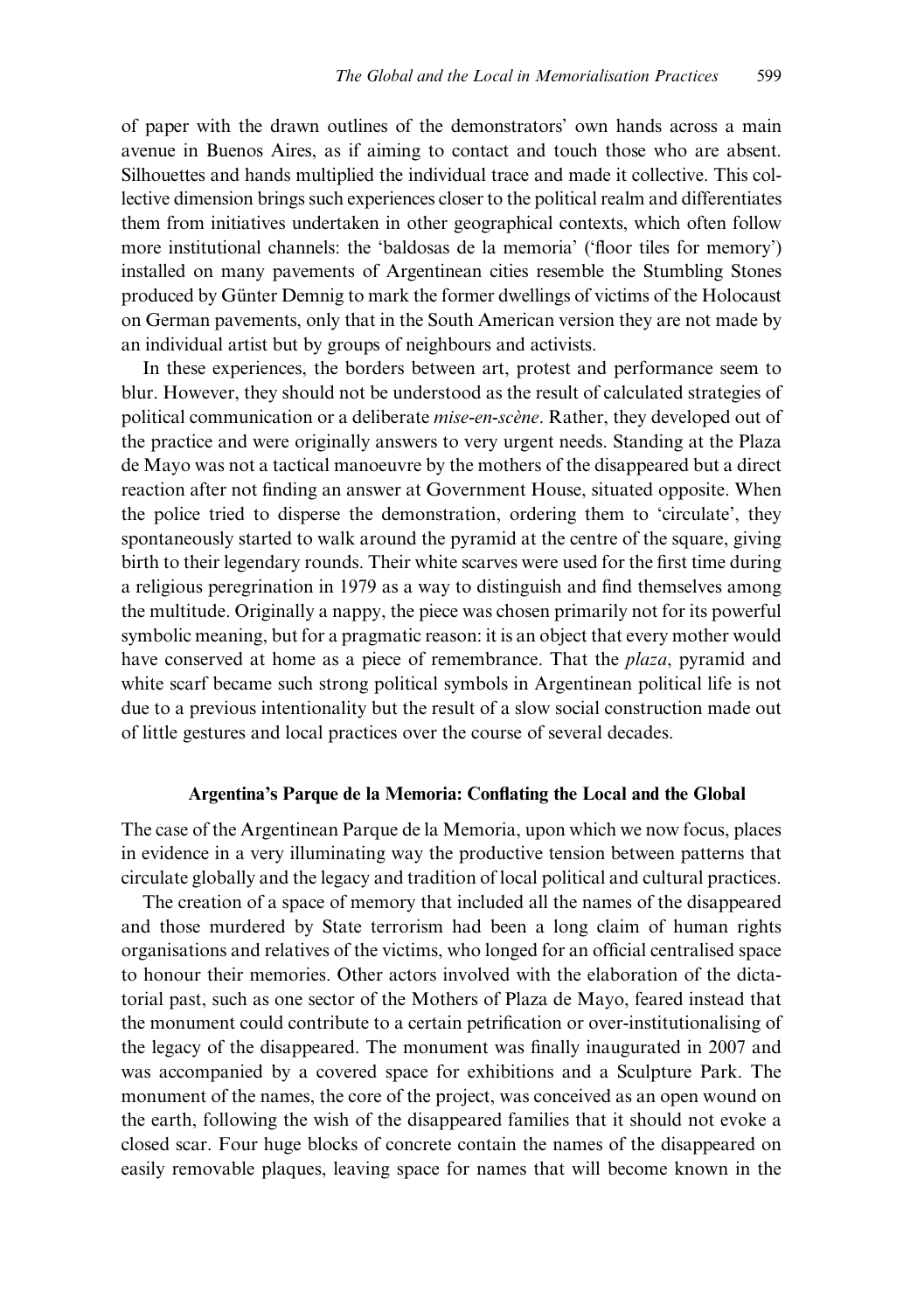future. In the already-mentioned essay, Andreas Huyssen considers the wall containing the victims' names an evocation of Maya Ling's Vietnam War Veterans' Memorial in Washington and its broken-line shape an echo of the zigzag contour of the emblematic Jewish Museum Berlin. The project is for Huyssen a case of productive inscription and creative appropriation of certain tropes and images whereupon the Holocaust functions like an international prism that helps to focus the local memories. By drawing on two contemporary icons of memory culture, he argues, the Argentinean monument can be read in the larger context of a now international culture of memory and as an example of how local cultural discourses are increasingly inflected by global practices.

Long before the monument with the names was ready, in 1999, an international competition was opened for the sculptures to be constructed in the park. The entries compose, as a whole, an interesting ensemble that brings together local artists and activists with some important names of the global art circuit.[10](#page-8-0) It is significant that many projects by Argentinean authors somehow quote, recreate or honour those iconic elements that have characterised the human rights' movement struggle, such as the white scarves of the mothers or the pictures used at their demonstrations, now translated into solid materials thus posing the paradox of fixing live symbols into more stable settings. Some works selected by the jury and already constructed manage creatively to combine and mingle both approaches. The sculpture of Nicolas Guagnini, an artist and son of a disappeared, is a three-dimensional variation of the photograph of his father that his grandmother used to carry in the demonstrations. The piece by Roberto Aizemberg, featuring three hollow figures, can be read as a quotation of the famous 'silhouettes', now emigrated from the ephemeral quality of paper into the permanency of iron. A third example, the installation 'Signposts of memory', was originated in the work of the GAC or *Grupo de Arte Callejero* (Street Art Group) while accompanying the demonstrations of children of the disappeared against repressors' domiciles. Imitating the format of traffic signals, these signposts would point at former detention centres or at the houses of military personnel, as a way of turning the ubiquity of the traces left by State terror visible in the urban space. Away from the authentic sites linked to the disappearances, they certainly run the risk of losing intensity; the spontaneous and dynamic character of the original actions were thus neutralised. However, the memorialisation of such icons does not need to be posed in terms of contradictions, but can be understood as a fertile dialogue: the testimony of a memory culture that acknowledges the achievements of decades of human rights campaigning.

During the process of collecting proposals for the sculptures two board members of the Parque de la Memoria met in Paris with the French-Polish artist Christian Boltanski in order to invite him to participate with a work of his own. Boltanski, however, declined the invitation saying that he was sceptical about the real possibilities of such memorials. France is full of plaques commemorating the dead of the world wars, he said, but nobody really pays attention to them. He suggested that it would be more meaningful to initiate another kind of action, such as publishing ads in the newspapers remembering the disappeared every day.<sup>[11](#page-8-0)</sup> Boltanski did not know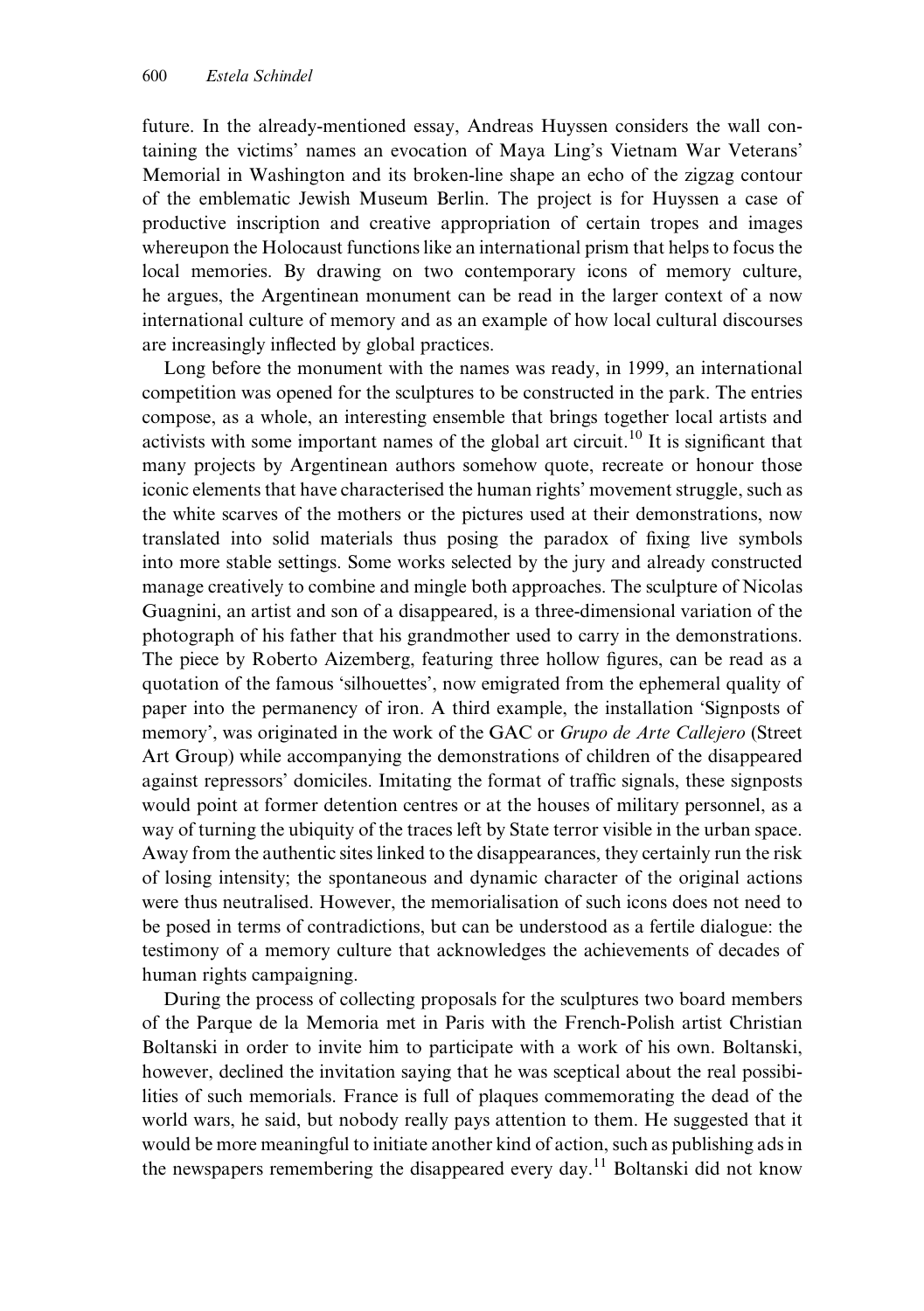<span id="page-7-0"></span>that this idea had already been developed in Argentina, where such pieces have been published in the daily Página/12 since 1987. The anecdote illustrates the potential and originality of the resources invented by relatives and friends of the disappeared to honour their memory. While in the European context the challenge is to create dynamic or participative memorial projects, deconstructing official narratives and decentring state monuments in order to include the commemoration in everyday life, the anecdote recalls that some of those traits might already have been part of the Argentinean memory traditions without its protagonists necessarily being aware. The publication of these small homages to the disappeared though had not arisen out of an artistic impulse or an academic reflection, but from the need to find alternatives to the traditional mourning rituals for the graveless dead. Concerned with giving international visibility to the Parque de la Memoria and including it in the circuits and codes of the global language of memory, the organisers might have dismissed the potential of the country's own memory culture, which has only briefly been sketched out here, but deploys a richness worth exploring when analysing the dynamic interactions between memorial cultures.

Qualities that are celebrated in the European context, such as the promotion of decentralised, dynamic and active memories in the public space, may have been largely part of the practices and actions of the Argentinean human rights movement but, as with this example, have not been perceived as art. Their value may lie precisely in the fact that they are not the result of deliberated strategies, either by experts or functionaries, but the fruit of initiatives stemming from the concrete practices of social actors or political action. Such initiatives are not exempt from conflicts and contradictions and should not be idealised, but neither should they be underestimated in their potential for fostering participative memories and promoting an active confrontation with the legacies of history. Beyond the quotes, references or creative appropriation of global memorial languages and patterns, it is only in the engaged consciousness of citizens where the memory of those who were forcefully rendered absent can persistently dwell.

#### References

- 1. A. Huyssen (2003) Present Pasts. Urban Palimpsests and the Politics of Memory (Stanford: Stanford University Press).
- 2. D. Levy and N. Sznaider (2006) The Holocaust and Memory in the Global Age (Philadelphia: Temple University Press).
- 3. M. Rothberg (2009) Multidirectional Memory: Remembering the Holocaust in the Age of Decolonization (Stanford: Stanford University Press).
- 4. E. Schindel (2005) Los intelectuales latinoamericanos y el Holocausto: notas para una investigación. In: S. Carreras, (Ed.), Der Nationalsozialismus und Lateinamerika. Institutionen, Repräsentationen, Wissenskonstrukte (II) (*Ibero-Online.de 3-II*), pp. 2–35.
- 5. R. Terdiman (1993) Present Past: Modernity and the Memory Crisis (Ithaca: Cornell University Press).
- 6. P. Carrier (2005) Holocaust Monuments and National Memory Cultures in France and Germany since 1989. Origins and Political Function of the Vél d'Hiv in Paris and the Holocaust Monument in Berlin (Oxford, New York: Berghahn).